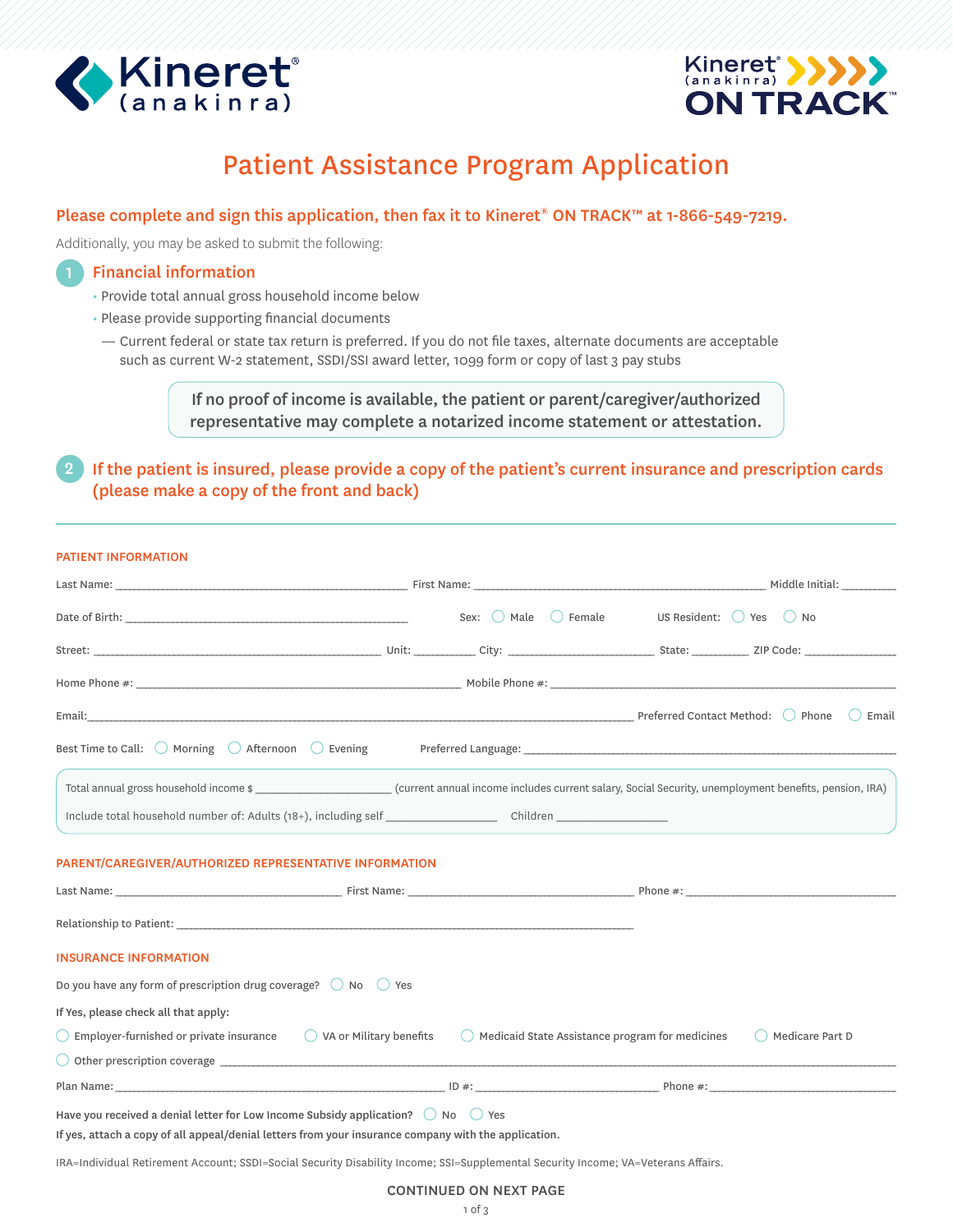



# Patient Assistance Program Application

| <b>PRESCRIBER INFORMATION</b> |  |  |  |
|-------------------------------|--|--|--|
|                               |  |  |  |
|                               |  |  |  |
|                               |  |  |  |
|                               |  |  |  |
|                               |  |  |  |
|                               |  |  |  |

### PRESCRIBER AUTHORIZATION

My signature certifies that the person named on this form is my patient; that the information provided, to the best of my knowledge, is complete and accurate; and that therapy with Kineret is medically necessary. I certify that I have obtained the written authorization of my patient or my patient's parent/caregiver/authorized representative in accordance with all applicable state and federal laws to release the individually identifiable health information included on this form to Sobi and Kineret ON TRACK patient support program and I understand that the information that I provide on this form will be used by the program for purposes of verifying my patient's insurance coverage and eligibility; coordinating the dispensing of my patient's prescription medicine; and introducing Kineret ON TRACK support services to my patient, including contacting my patient or my patient's parent/ caregiver/authorized representative by telephone or mail for these purposes. I authorize Kineret ON TRACK to transmit the above prescription to the appropriate specialty pharmacy for my patient. I understand that I am under no obligation to prescribe any Sobi products and that I have not received nor will I receive any benefit from Sobi for doing so. I will not seek reimbursement from any third-party payer or government entity for any product provided free of charge by Kineret ON TRACK.

Special Note: Prescribers in all states must follow applicable laws for a valid prescription. For prescribers in states with official prescription form requirements, please submit an actual prescription along with this enrollment form.

| SIGN HERE Prescriber |  |  |
|----------------------|--|--|
|                      |  |  |

### PRESCRIPTION INFORMATION

Prescribers in all states must follow applicable law for a valid prescription. For prescribers in states with official prescription form requirements, such as New York, please submit a prescription along with this form in compliance with your state statutes and regulations.

| I would like my patient and/or his/her parent/caregiver/authorized representative to receive training on the self-administration of Kineret |                             |                                                                                                                                                                                                                                          |  |  |
|---------------------------------------------------------------------------------------------------------------------------------------------|-----------------------------|------------------------------------------------------------------------------------------------------------------------------------------------------------------------------------------------------------------------------------------|--|--|
| Kineret 100 mg/0.67 mL Solution: $\bigcirc$ 28 (twenty-eight) syringes $\bigcirc$ 7 (seven) syringes $\bigcirc$ Other:                      |                             |                                                                                                                                                                                                                                          |  |  |
|                                                                                                                                             |                             |                                                                                                                                                                                                                                          |  |  |
|                                                                                                                                             |                             |                                                                                                                                                                                                                                          |  |  |
| Other Medications (please attach current medication list):                                                                                  |                             |                                                                                                                                                                                                                                          |  |  |
|                                                                                                                                             | Stamp Signature Not Allowed |                                                                                                                                                                                                                                          |  |  |
| SIGN HERE                                                                                                                                   |                             |                                                                                                                                                                                                                                          |  |  |
| <b>OR</b>                                                                                                                                   |                             |                                                                                                                                                                                                                                          |  |  |
| Prescriber Signature - Substitution Permitted __________________________________                                                            |                             | <b>Date <i>Continued by Continued by Continued by Continued by Continued by Continued by Continued by Continued by Continued by Continued by Continued by Continued by Continued by Continued by Continued by Continued by Conti</i></b> |  |  |
|                                                                                                                                             |                             |                                                                                                                                                                                                                                          |  |  |